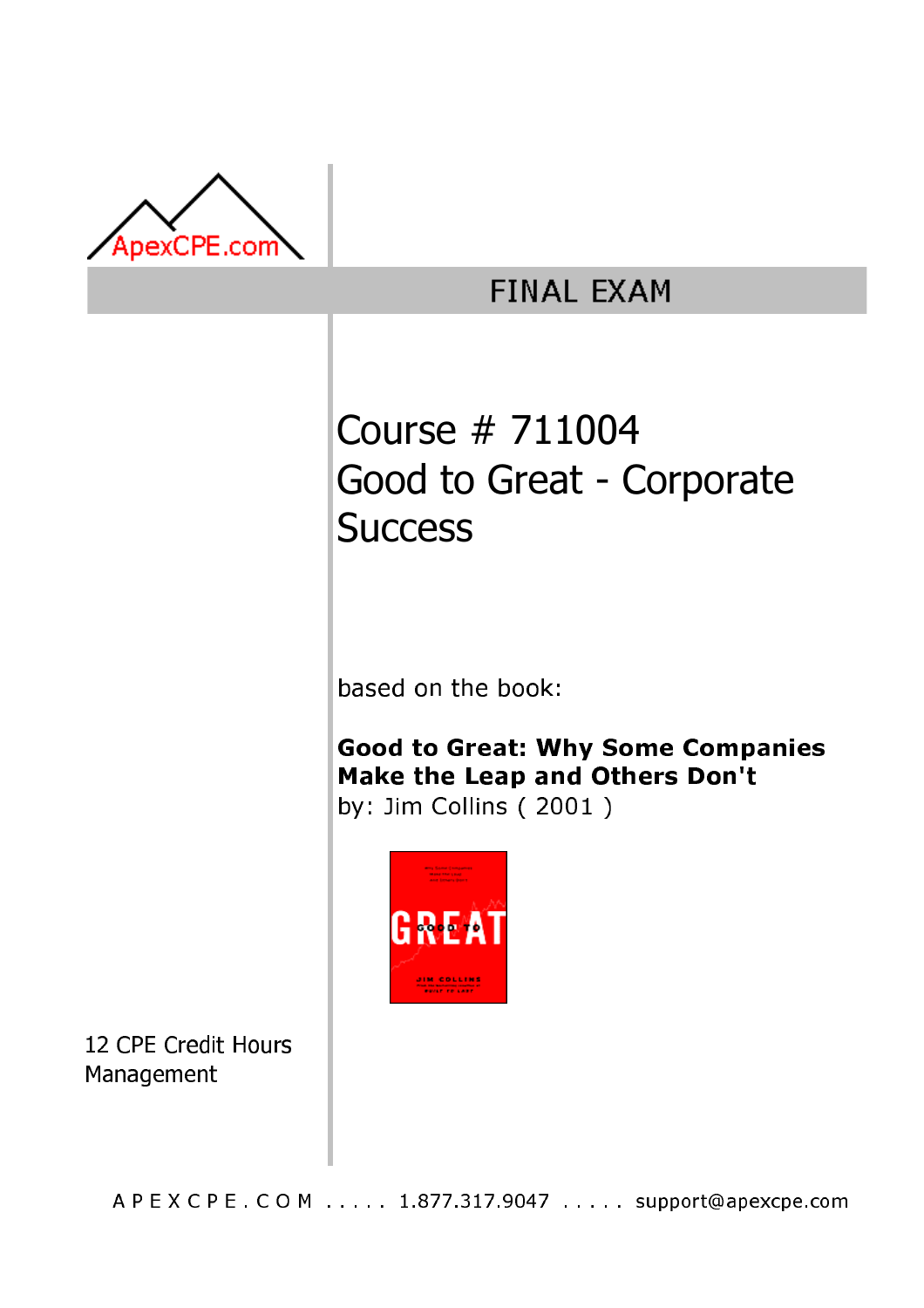This exam sheet is made available for your convenience in answering questions while offline. Please note that you will still need to enter your answers on the online exam sheet for grading. Instructions are provided at the end of this document.

## Chapter 1 - Good is the Enemy of Great

1. Larger than life celebrity CEOs were found to have an impact on great companies?



2. Long term strategic planning was found to have an impact on great companies



3. Mergers and acquisitions play a huge role in transforming companies from good to great.



4. Great companies focus on what no to do as equally as what to do.



5. Greatness is not a function of circumstance. Greatness is largely a matter of conscious choice.



### **Chapter 2 - Level 5 Leadership**

6. In the "Good to Great" hierarchy, a Level 5 executive builds enduring greatness through a paradoxical blend of personal humility and professional will.



7. A Level 1 leader is a "contributing team member" in the "Good to Great"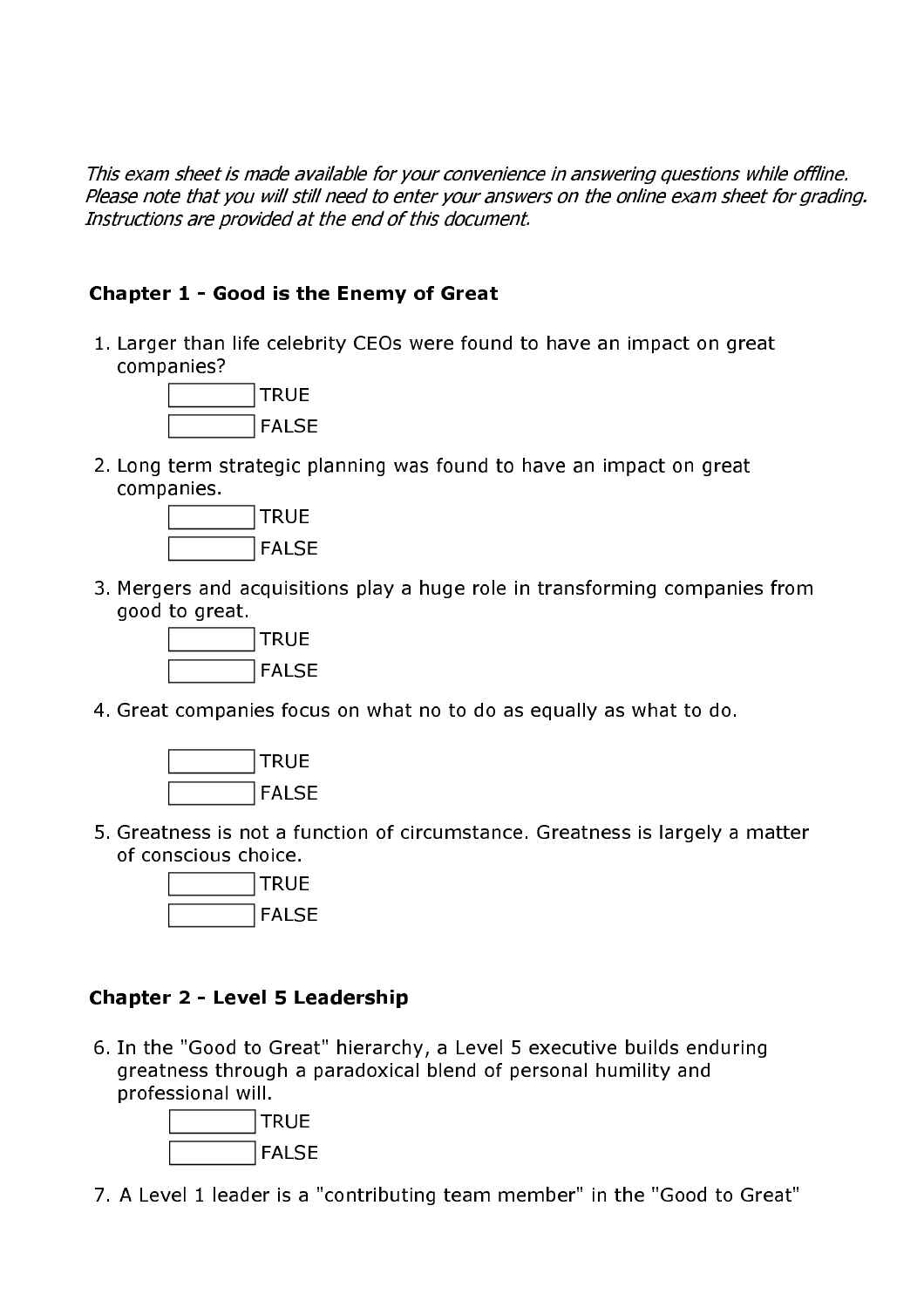hierarchy. **TRUE FALSE** 

8. The ambition of Level 5 leaders is first and foremost for the institution (company), not themselves.



9. Many leaders of the comparison companies set their successors up for failure.



10. Abraham Lincoln was a Level 5 president.



#### Chapter 3 - First Who . . . Then What

11. "First who...then what" means get the right people on the bus, then figure out the path to greatness.



12. The "genius with a thousand helpers" model seems to be successful even when the genius leaves.



13. Getting the right people is only effective when it's "before" direction, strategic planning, and tactics.



14. Good to great leaders are rigorous, not ruthless, in people selection.

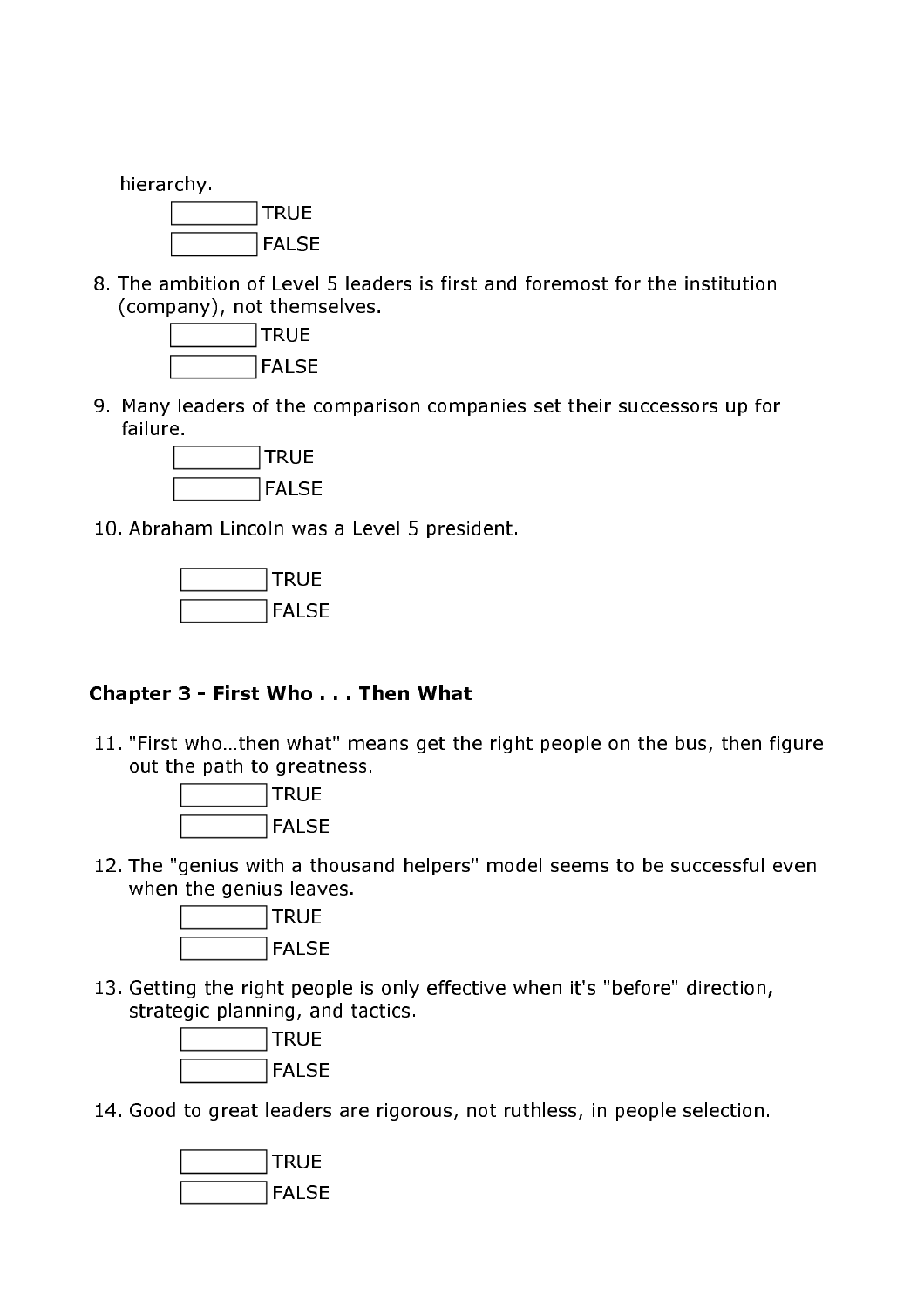15. The old adage "People are your most important asset." is correct.



16. When in doubt, don't hire - keep looking.



17. "Good to Great" companies put their best people:

| on their biggest problems       |  |
|---------------------------------|--|
| on their smallest problems      |  |
| on their biggest opportunities  |  |
| on their smallest opportunities |  |

# Chapter 4 - Confront the Brutal Facts (Yet Never Lose Faith)

18. "Good to Great" companies breakthrough results come about by:

Enough luck to stumble into the right set of decisions Being in the right place at the right time A series of good decisions, diligently executed and accumulated one on top of another The infusion of strict processes at all levels

19. "Good to Great" companies infuse the decision making process with the brutal facts of reality.



20. Charisma can be as much a liability as an asset.



21. To get to the truth, lead with answers, not questions.

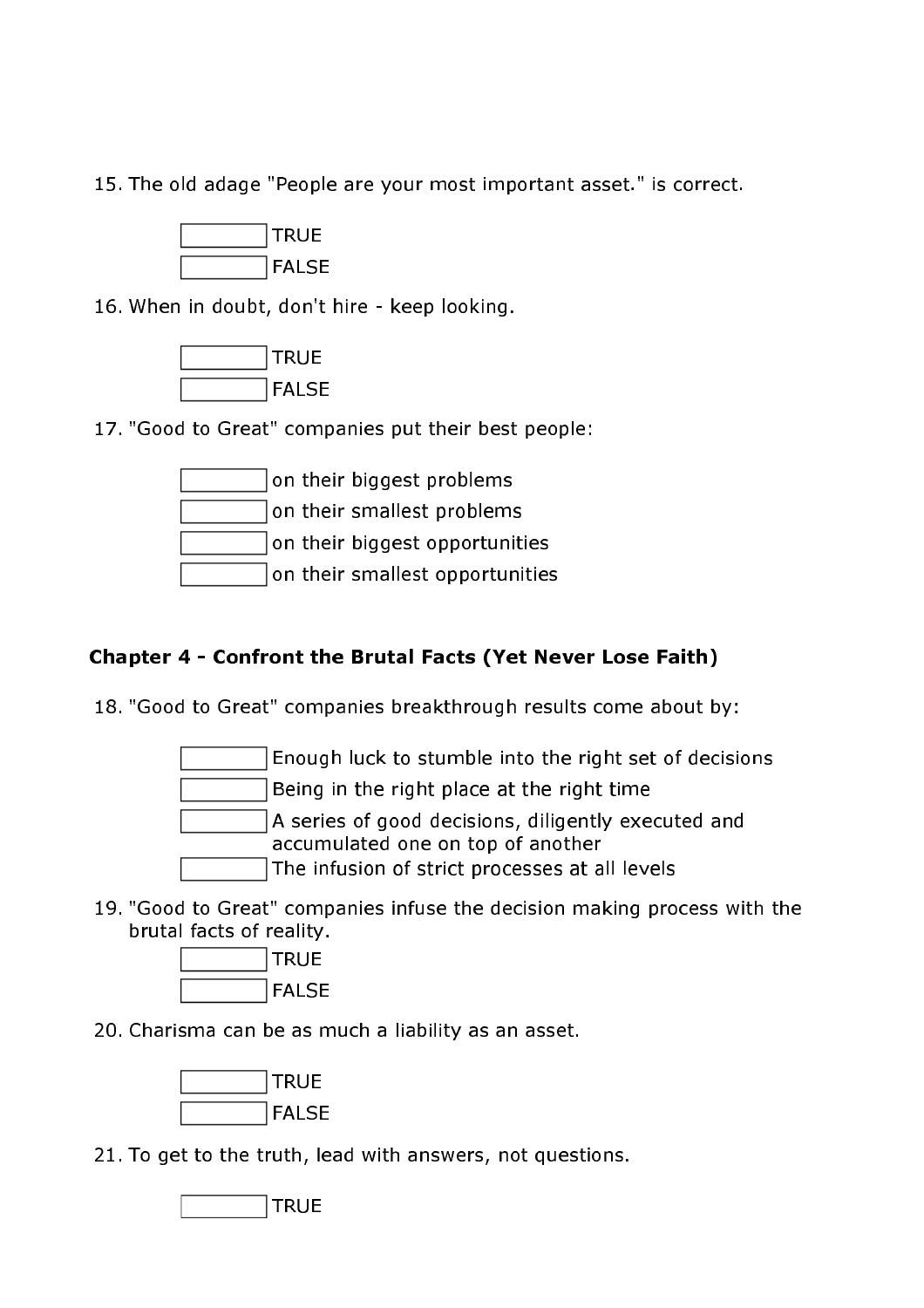

22. Spending time and energy to motivate people:



23. Engage in dialogue and debate, not coercion.



24. "Good to Great" companies faced less adversity than the comparison companies.



# Chapter 5 - The Hedgehog Concept (Simplicity within the Three Circles)

25. To hedgehogs, the essence of profound insight is simplicity.



26. Foxes emerge scattered, diffused, and inconsistent.



27. The hedgehog concept is:

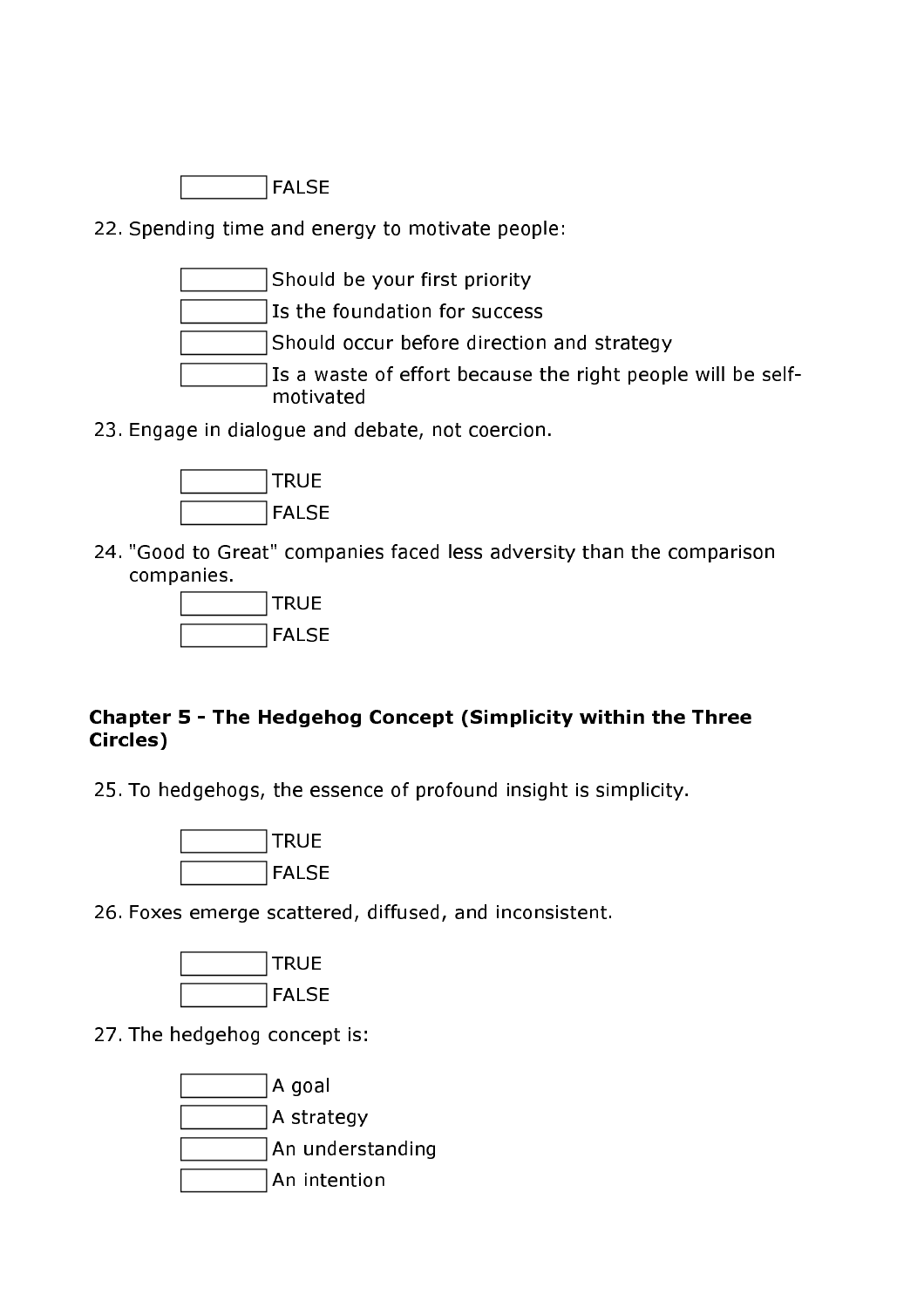28. The council can be a useful device in the hedgehog concept.



29. You need to be in a great industry to produce sustained great results.



30. The key is to understand what your organization can be the best in the world at?



31. To go from good to great requires a deep understanding of three intersecting circles translated into a simple, crystalline concept.



32. "Good to Great" companies understand that doing what you are good at will only make you good and:

"Good" is good enough

Focusing solely on what you can potentially do better than any other organization is the only path to greatness Focusing solely on what you can potentially do better than any other organization is a waste of time

The path to greatness is defined by being good

#### **Chapter 6 - A Culture of Discipline**

33. Amgen avoided bureaucracy and hierarchy and instead created a culture of discipline.



34. The fact that something is an once-in-a-lifetime opportunity is irrelevant if it doesn't fit within the three circles.

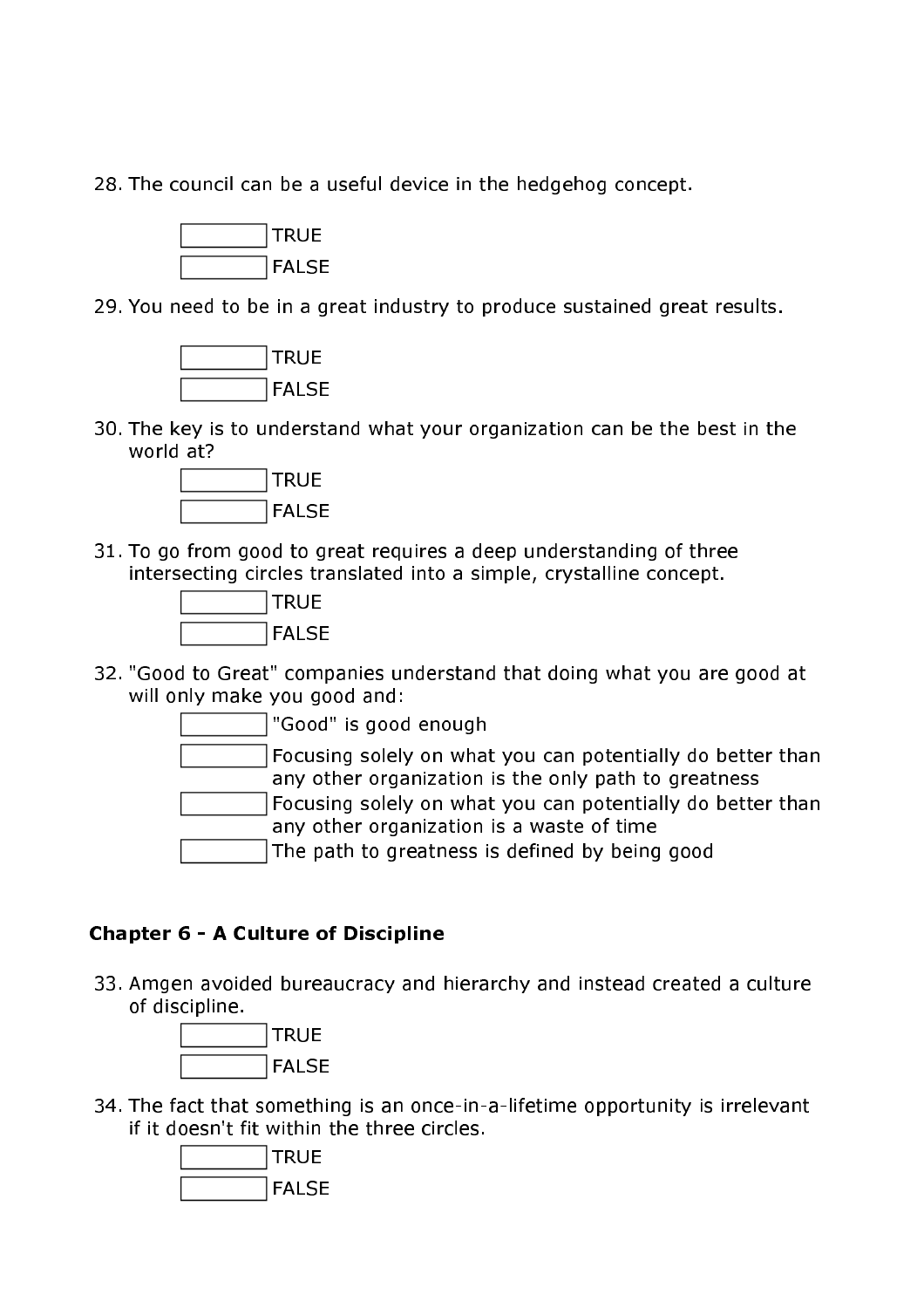35. Sustained great results depend upon building a culture full of selfdisciplined people who take disciplined action, fanatically consistent with the three circles.



36. Bureaucratic cultures arise to compensate for incompetence.



37. The purpose of budgeting in good to great companies is to decide how much each activity gets.



38. A culture of discipline is all about action.



39. "Stop doing" lists are more important than "to do" lists.



#### **Chapter 7 - Technology Accelerators**

40. How a company reacts to technological change is a good indicator of its inner drive for greatness versus mediocrity.



41. Technology is good for its own sake irregardless of whether it fits into your hedgehog philosophy or not.



42. When used right, technology becomes an accelerator of momentum, not a creator of it.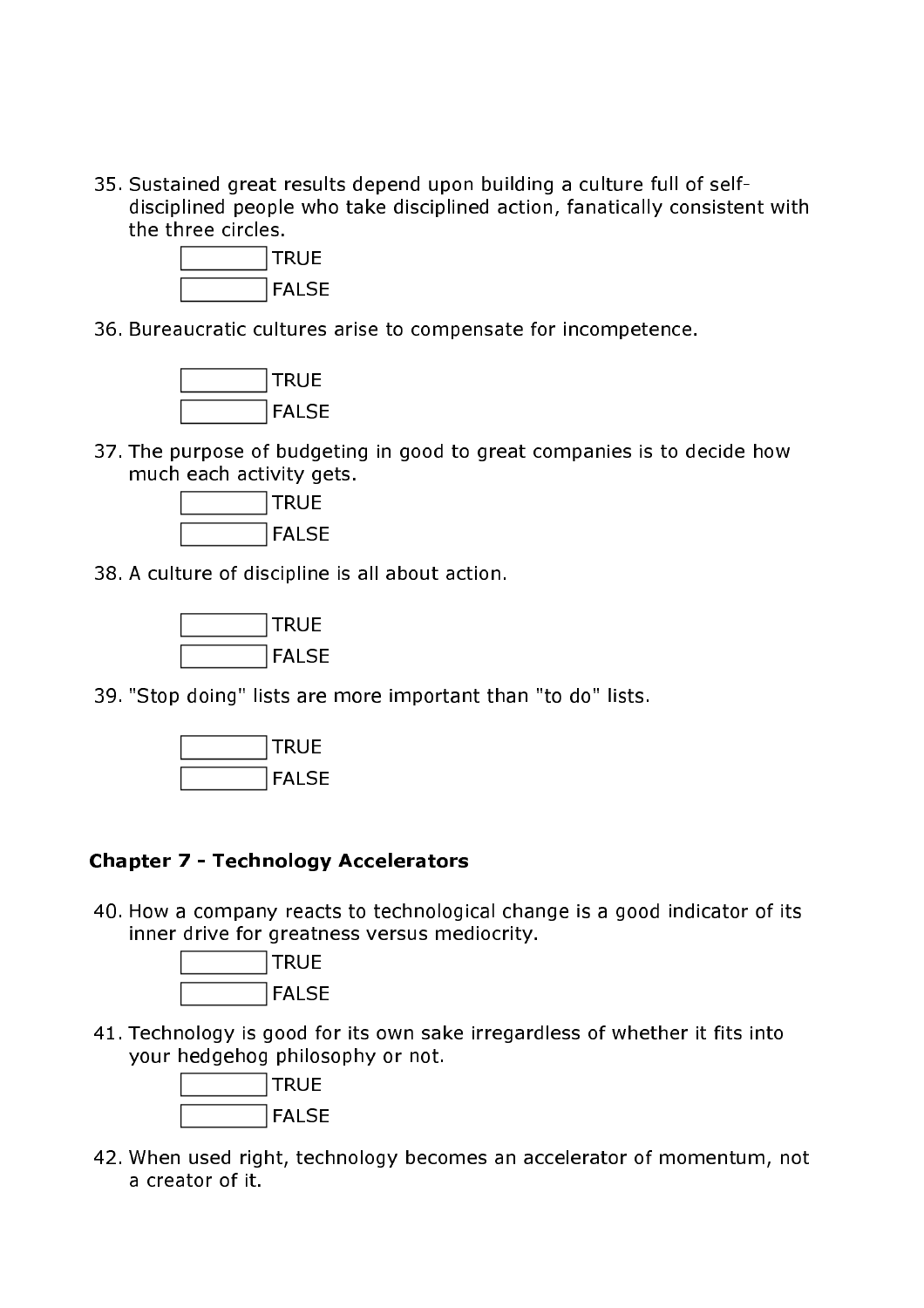

43. Mediocre companies are motivated more by the fear of being left behind.



44. "Crawl, walk, run" can be a very ineffective approach.



45. Technology by itself is never a primary cause of either greatness or decline



#### **Chapter 8 - The Flywheel and the Doom Loop**

46. The good to great matrix of creative discipline charts an organizations culture of discipline and its:



47. Good to great comes about by a cumulative process, step by step.



48. Good to great transformations often look like dramatic revolutionary events from the inside.



49. Most good to great executives were keenly aware when a transformation was underway.

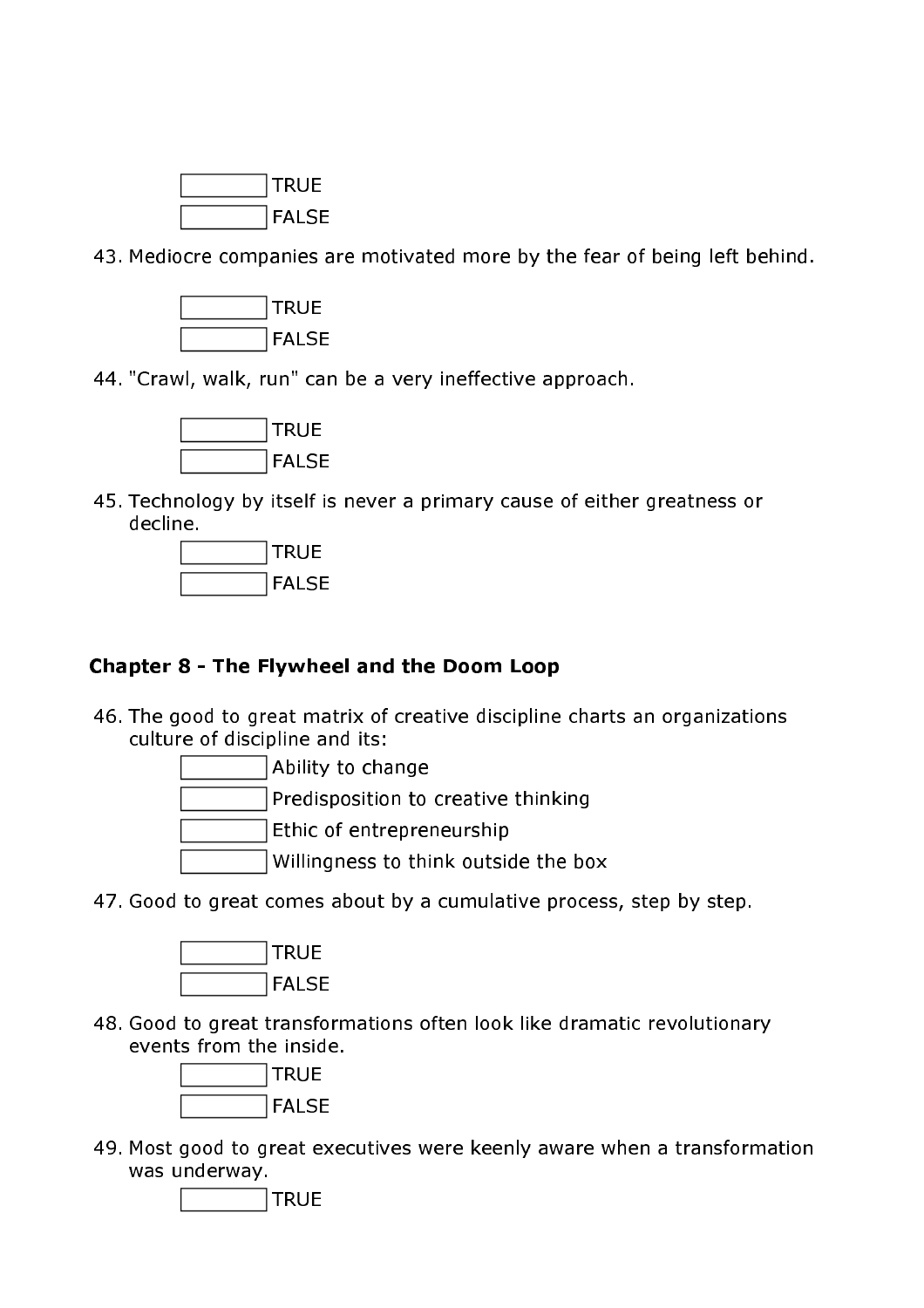

50. No matter how dramatic the end result, the good to great transformations never happened in one fell swoop.



51. The doom loop starts with buildup and moves to breakthrough.



52. Unsustainable transformations follow a predictable pattern of buildup and breakthrough.



53. The good to great leaders spent essentially no energy trying to create alignment, motivate the troops, or manage change.



54. "Good to Great" companies used acquisitions as :

As a creator of flywheel momentum The foundation of their Hedgehog Concept Relief from core business ailments An accelerator of flywheel momentum

### Chapter 9 - From Good to Great to Built to Last

55. In great companies, shareholder return, like blood and water to the healthy body, is essential for life, but is not the very point of life.



56. "Good to great" is a prequel to "built to last".

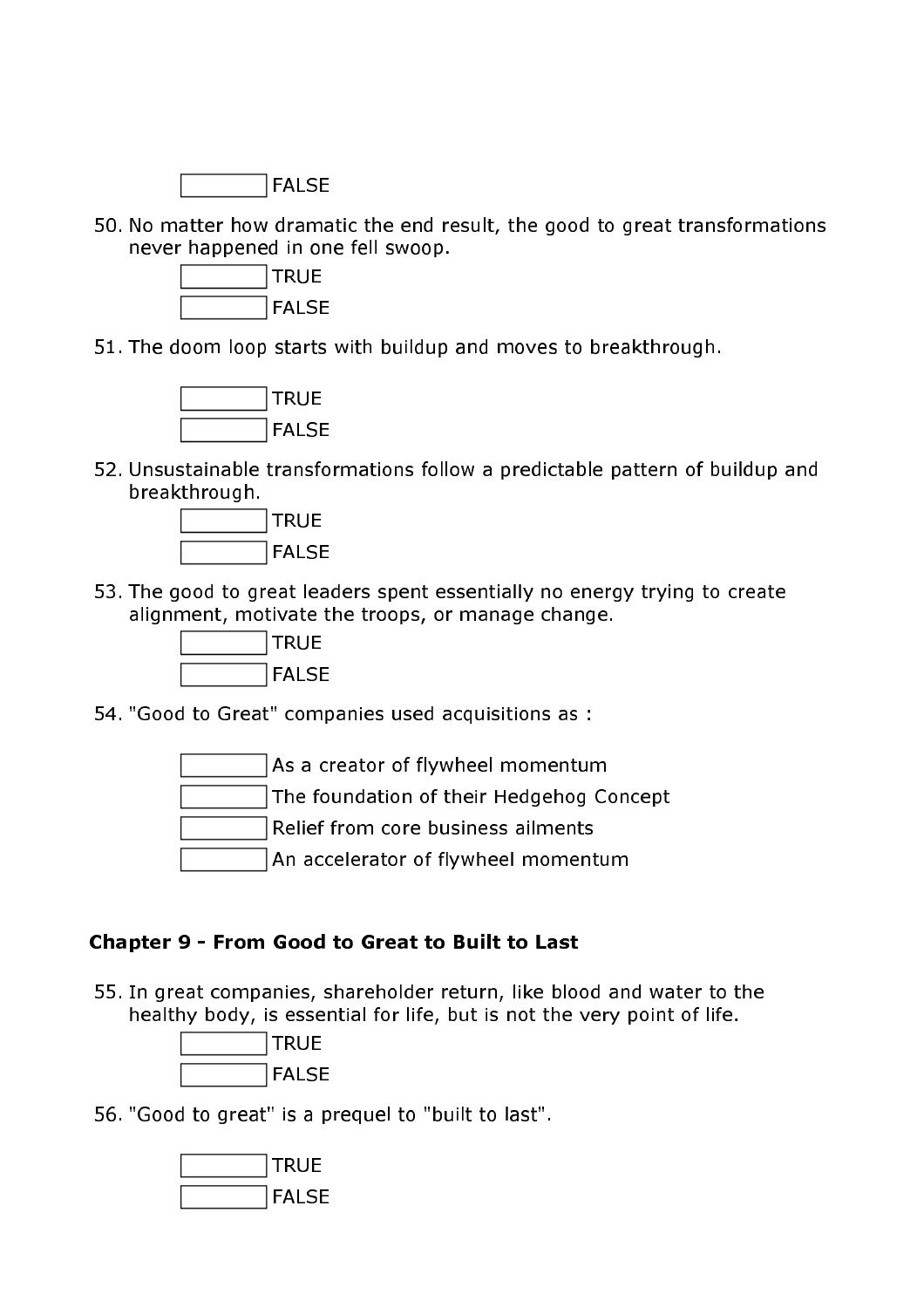57. Enduring great companies preserve their core values and purpose.



58. Core values and purposes should adapt.



59. The business strategies and operating practices of enduring great companies are endlessly adapting to a changing world.



60. Operating practices and strategies should be preserved.



**Instructions for Submitting Answers Online:** 

- · Sign In at www.ApexCPE.com
- Click the "My CPE" tab at the top of the page.
- · Click "My CPE Courses".
- Find the current CPE year and click "Go to My Courses".
- Find this course and click the "Go to Course" link.
- Step 2 on the Course Syllabus page is "Take the Final Exam". Click the "Begin Final Exam" link.
- Enter your answers on the online exam sheet.
- Click the "Grade Exam" button at the bottom of the page. Your exam will be graded automatically. If your score exceeds 70%, a "Create Certificate" button will display. Otherwise, you may continue to retake the exam until you pass.
- A short evaluation page will display. Please provide your feedback for the course.
- Once the evaluation is complete, click the "Submit Evaluation & Create Certificate" button at the top of the page.
- You may print your Certificate of Completion by selecting File Print from your browser. Certificates remain online for at least five years from the certificate date.